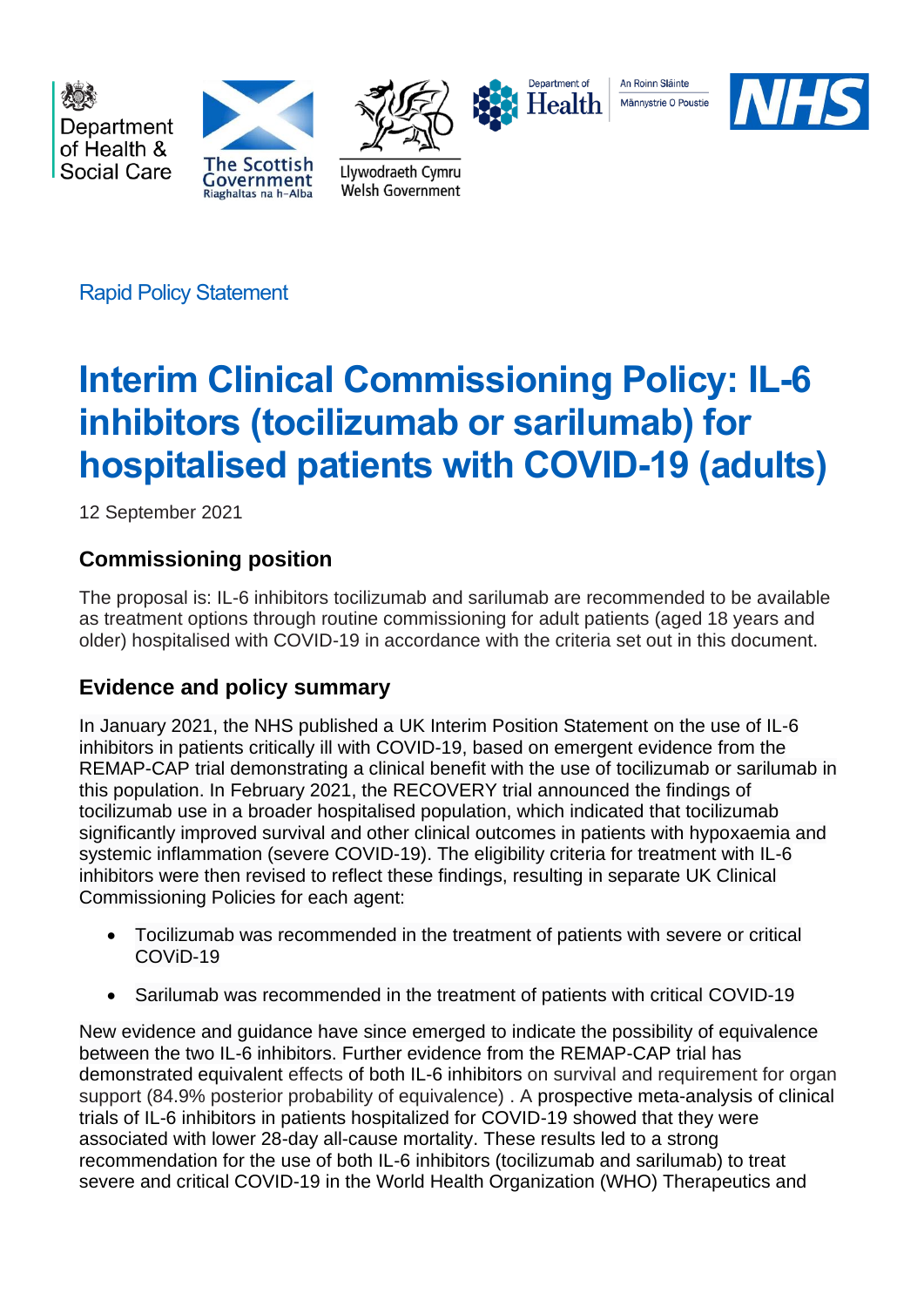COVID-19 Living Guideline [\(WHO, 2021\)](https://app.magicapp.org/#/guideline/nBkO1E/section/LrV7OL). The guideline, which was updated in July 2021, did not recommend the use of one IL-6 inhibitor over the other.

The NICE Rapid Guideline on managing COVID-19 (updated 2 September 2021) currently recommends the use of sarilumab for adults in hospital with COVID-19 if tocilizumab cannot be used or is unavailable. These guidelines were developed based on the consensus of a separate expert group and an independent [evidence summary](https://app.magicapp.org/#/guideline/L4Qb5n/section/jOk7xj) which states there is significant uncertainty around the efficacy and safety of sarilumab compared to standard care in treating patients with COVID-19. The rapid evidence summary does not consider the more recent evidence around the equivalence of IL-6 inhibitors and the meta-analysis which informed the WHO guidance.

This updated UK Clinical Commissioning Policy for IL-6 inhibitors considers the updated WHO guidance, the NICE rapid guideline and recent evidence around IL-6 inhibitors in the treatment of severe and critical COVID-19.

# **Implementation**

# **Eligibility criteria**

Patients must meet all the eligibility criteria and none of the exclusion criteria. Hospitalised patients are eligible<sup>1</sup> to be considered for **tocilizumab or sarilumab** if:

• COVID-19 infection is confirmed by microbiological testing or where a multidisciplinary team has a high level of confidence that the clinical and/or radiological features suggest that COVID-19 is the most likely diagnosis;

AND

• They have not already been treated during this episode with tocilizumab or sarilumab;

AND

• Receiving dexamethasone or an equivalent corticosteroid<sup>2</sup> [\(corticosteroid CAS alert\)](https://www.cas.mhra.gov.uk/ViewandAcknowledgment/ViewAlert.aspx?AlertID=103092) unless contraindicated;

AND

# *Either*

- o Hypoxaemia with evidence of inflammation but not yet critically ill requiring respiratory support<sup>3</sup> defined as:
	- C-reactive protein level of at least 75mg/L; AND

<sup>1</sup> The decision to initiate treatment with tocilizumab or sarilumab should be made by the receiving consultant and with the support from multi-disciplinary colleagues in cases of uncertainty

<sup>&</sup>lt;sup>2</sup> Patients are expected to be on a corticosteroid as the current standard of care, except where there is a strong contraindication against its use. Patients may be commenced on both a corticosteroid and tocilizumab simultaneously if deemed clinically appropriate.

<sup>&</sup>lt;sup>3</sup> In the context of the COVID-19 pandemic, treatment of patients critically unwell with COVID-19 can be in the following (critical care equivalent) settings: designated intensive care unit (ICU); surge ICU; or other hospital settings delivering an equivalent level of respiratory care (such as respiratory ward, infectious disease ward).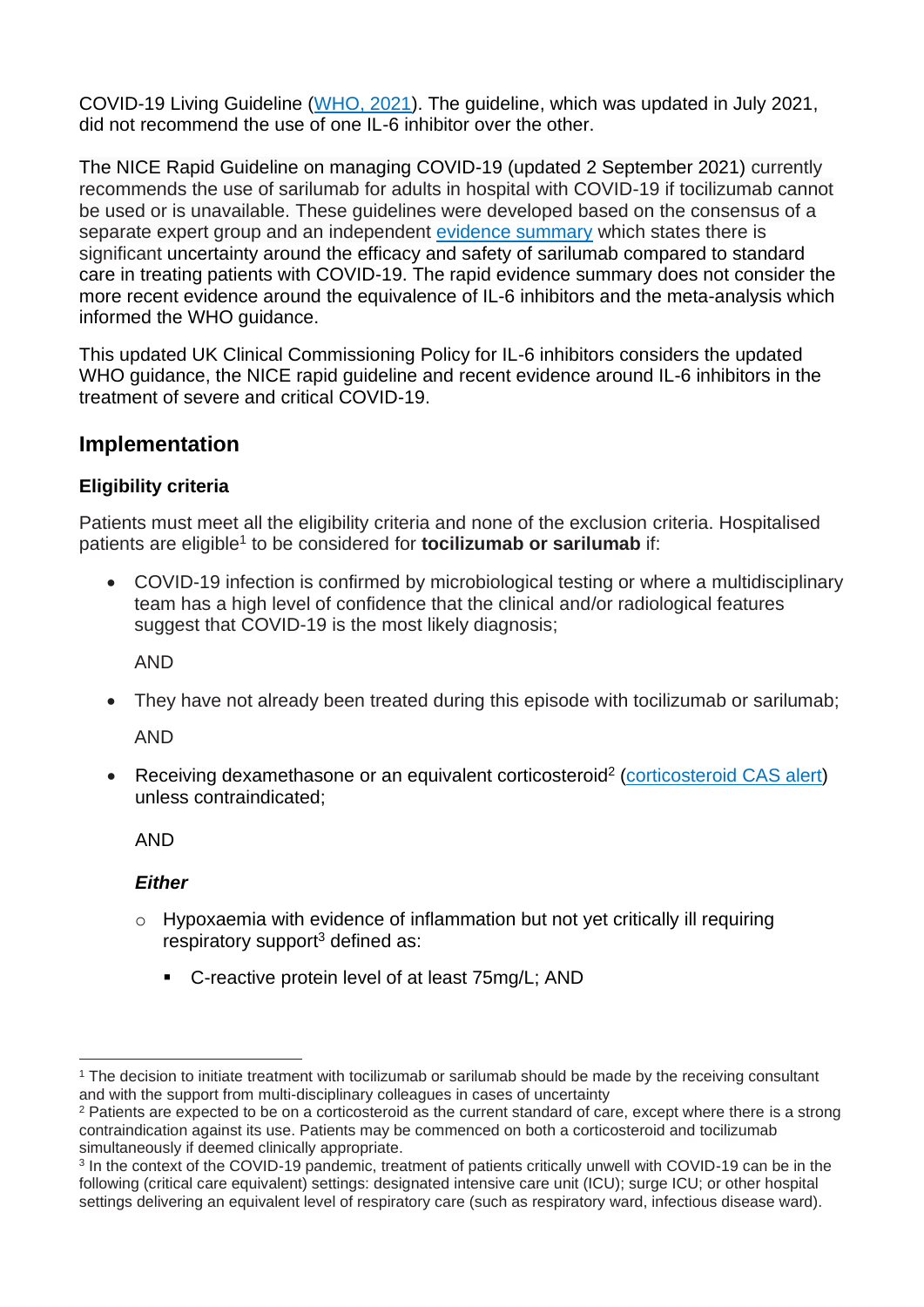■ an oxygen saturation of <92% on room air OR requirement for supplemental oxygen;

*Or*

- o In the early stages of critical illness requiring respiratory support (if an IL-6-inhibitor has not been already administered for COVID-19) defined as:
	- **■** Within 48 hours<sup>4</sup> of commencement of respiratory support (high-flow nasal oxygen, continuous positive airway pressure (CPAP) or non-invasive ventilation, or invasive mechanical ventilation), regardless of C-reactive protein level.

# **Exclusion criteria and cautions**

**Tocilizumab** should not be administered in the following circumstances:

• Known hypersensitivity to tocilizumab

**Sarilumab** should not be administered in the following circumstances:

- Known hypersensitivity to sarilumab
- A baseline platelet count of less than 150 x 10<sup>9</sup>/L

Please refer to the Summary of Product Characteristics (SmPC) for [tocilizumab](https://www.medicines.org.uk/emc/product/6673/smpc#gref) and [sarilumab](https://www.medicines.org.uk/emc/product/8145/smpc#gref) for special warnings and precautions for use, although some may not be relevant for use in the acute setting, as the licensed indications address long-term use.

Caution should be exercised when considering treatment with IL-6 inhibitors in the following circumstances:

- Co-existing infection<sup>5</sup> that might be worsened by IL-6 inhibitor therapy
- A baseline alanine aminotransferase (ALT) or aspartate aminotransferase (AST) more than 5 times the upper limit of normal
- A pre-existing condition or treatment resulting in ongoing immunosuppression

Caution is also necessary when prescribing IL-6 inhibitors to patients with neutropaenia or thrombocytopaenia. Please note that C-reactive protein (CRP) levels may be depressed for some time after treatment with tocilizumab.

# **Pregnancy and women of childbearing potential**

Tocilizumab and sarilumab should not be used during pregnancy unless clinically necessary.

The SmPC for tocilizumab currently states that: "*Women of childbearing potential must use effective contraception during and up to 3 months after treatment. There are no adequate data from the use of tocilizumab in pregnant women. A study in animals has shown an increased risk of spontaneous abortion/embryo-foetal death at a high dose. The potential risk* 

<sup>4</sup> Treatment should be started as early as possible

<sup>5</sup> Any active, severe infection other than COVID-19; caution is advised when considering the use of tocilizumab or sarilumab in patients with a history of recurring or chronic infections or with underlying conditions which may predispose patients to infections.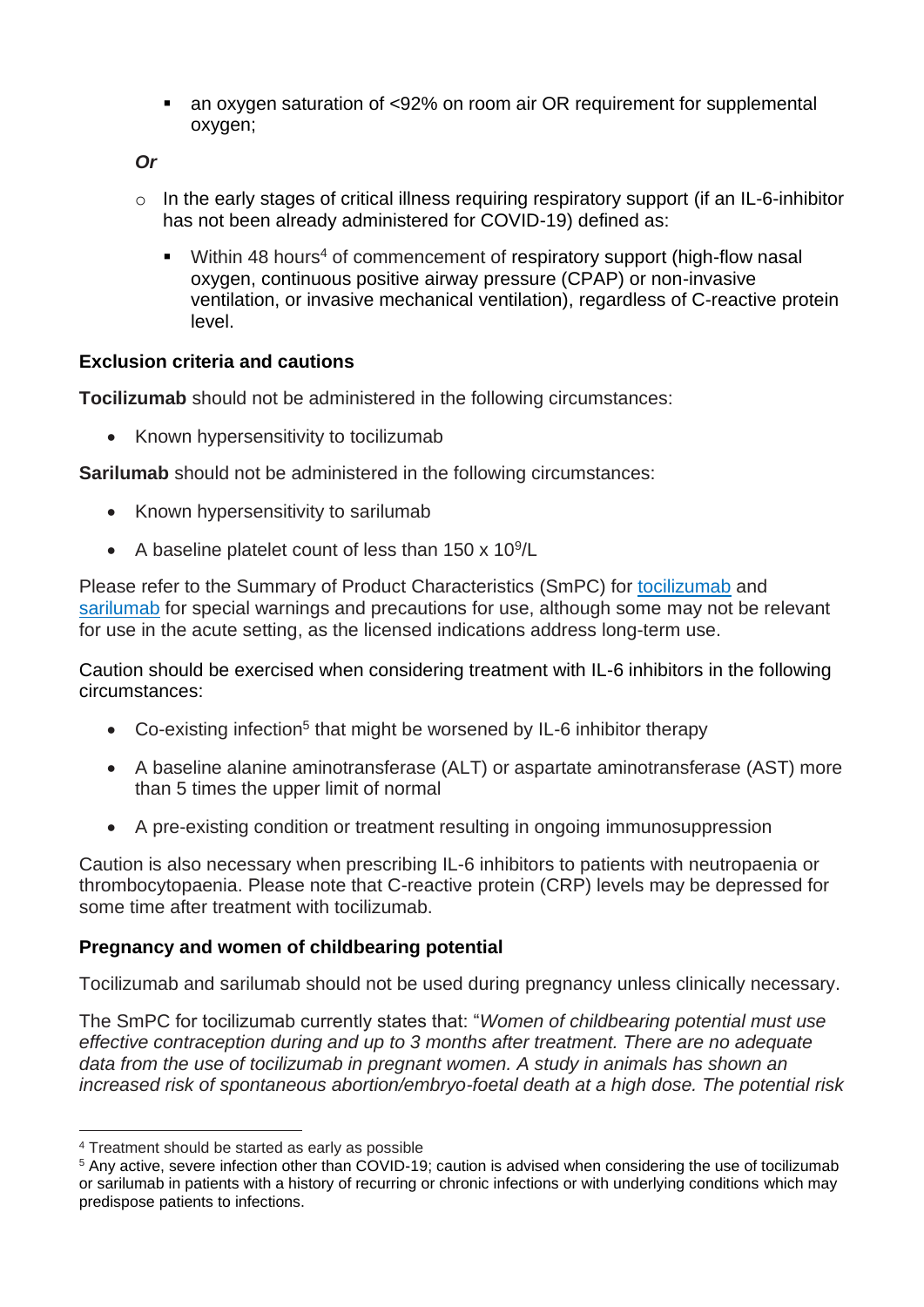for humans is unknown. RoActemra should not be used during pregnancy unless clearly *necessary."*

The SmPC for sarilumab currently states that: *"Women of childbearing potential should use effective contraception during and up to 3 months after treatment. There are no or limited amount of data from the use of sarilumab in pregnant women. Animal studies do not indicate direct or indirect harmful effects with respect to reproductive toxicity. Kevzara should not be used during pregnancy unless the clinical condition of the woman requires treatment with sarilumab."*

The SmPC for tocilizumab and sarilumab should be consulted if further information is required.

For women who are breast-feeding, the SmPCs for both tocilizumab and sarilumab state: *"It is unknown whether tocilizumab/sarilumab is excreted in human breast milk. The excretion of tocilizumab/sarilumab in milk has not been studied in animals. A decision on whether to discontinue breast-feeding or to discontinue IL-6 inhibitor therapy should be made taking into account the benefit of breast-feeding to the child and the benefit of therapy to the woman."*

## **Dose**

#### **Tocilizumab**

The recommended dose of tocilizumab is 8mg/kg to be administered as an intravenous infusion. The total dose should not exceed 800mg. Tocilizumab should be diluted in a 100mL bag of 0.9% sodium chloride, after removing an equivalent volume of saline (total volume 100mL) and given over 1 hour<sup>6</sup> .

A single dose is to be administered. A second dose should not be considered, given the uncertainty over evidence of additional benefit as well as the need to maximise available supply. Tocilizumab should not be infused concomitantly in the same IV line with other medications.

#### Sarilumab

The recommended dose of sarilumab is 400mg to be delivered as a once-only intravenous infusion. Sarilumab is available as a pre-filled syringe. For a 400mg dose two 200mg prefilled syringes should be injected into a 100mL sodium chloride 0.9% infusion bag. The bag should be inverted at least 10 times to ensure thorough mixing and given over 1 hour<sup>7</sup>.

Sarilumab should not be infused concomitantly in the same IV line with other medications**.** Further information on the use of sarilumab intravenously is available at: <https://medusa.wales.nhs.uk/> (registration may be required).

<sup>&</sup>lt;sup>6</sup> The following infusion rate is recommended: 10ml/hour for first 15 minutes then 130ml/hour for the remaining 45 minutes followed by a 20ml normal saline flush.

<sup>7</sup> The following infusion rate is recommended: 10ml/hour for first 15 minutes then 130ml/hour for the remaining 45 minutes followed by a 20ml normal saline flush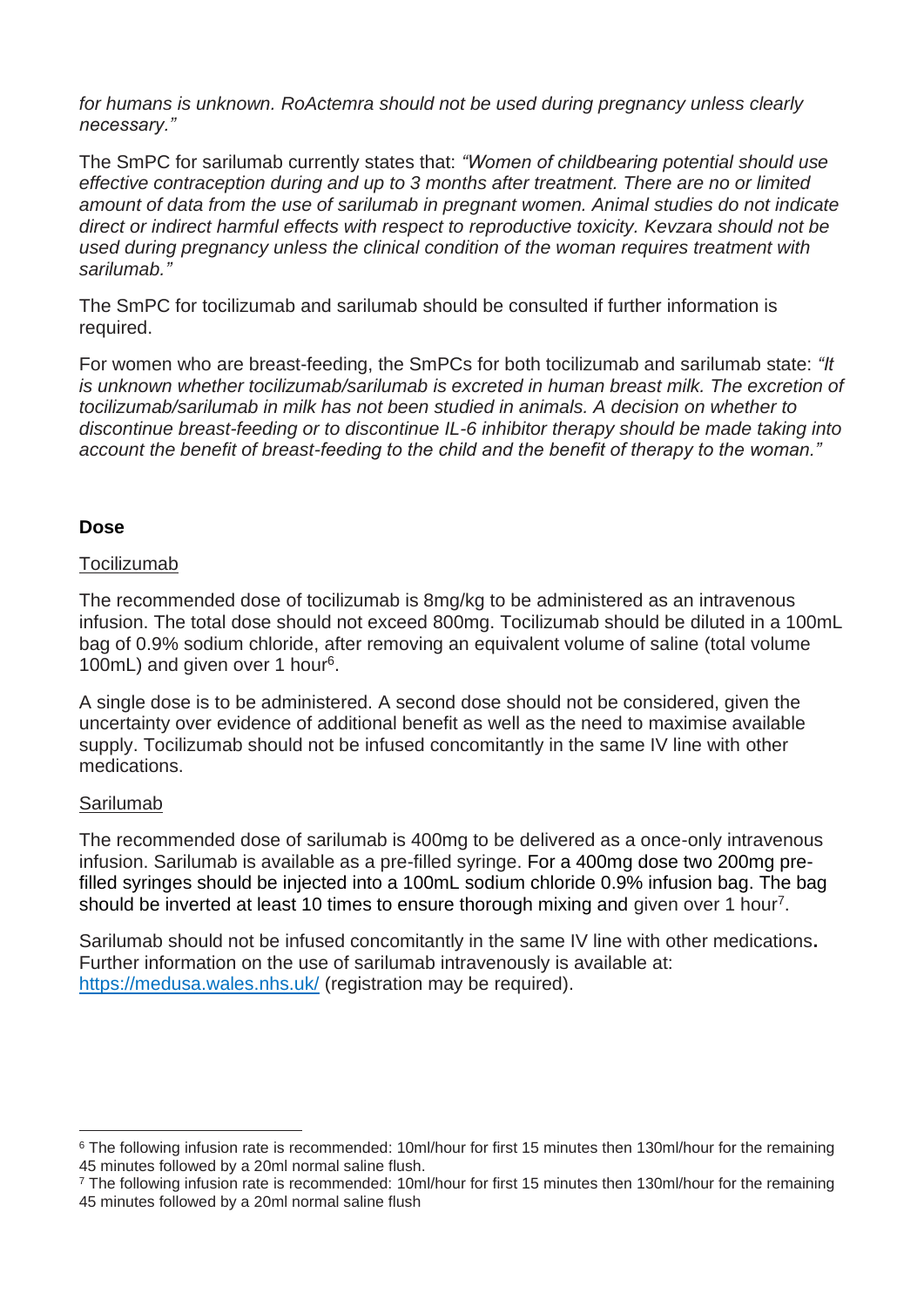# **Co-administration**

## **Corticosteroids**

Administration of systemic dexamethasone or hydrocortisone is recommended in the management of patients with severe or critical COVID-19. Corticosteroids are not suggested in non-severe COVID-19 disease. Updated WHO guidance on the use of systemic corticosteroids in the management of COVID-19 can be found [here.](https://www.who.int/publications/i/item/WHO-2019-nCoV-Corticosteroids-2020.1) IL-6 inhibitors should not be regarded as an alternative to corticosteroids.

No interaction is expected between tocilizumab or sarilumab with either dexamethasone or hydrocortisone. For further information please visit the University of Liverpool COVID-19 Drug Interactions website [\(https://www.covid19-druginteractions.org/checker\)](https://www.covid19-druginteractions.org/checker).

#### Remdesivir

The Clinical Commissioning Policy for the use of remdesivir in hospitalised patients with COVID-19 who require supplemental oxygen can be found [here.](https://www.england.nhs.uk/coronavirus/wp-content/uploads/sites/52/2020/07/C0860-clinical-commissioning-policy-remdesivir-for-people-hospitalised-with-covid-19-v2-.pdf) No interaction is expected between tocilizumab or sarilumab with remdesivir. For further information please visit the University of Liverpool COVID-19 Drug Interactions website [\(https://www.covid19](https://www.covid19-druginteractions.org/checker) [druginteractions.org/checker\)](https://www.covid19-druginteractions.org/checker).

# **Safety reporting**

These medicines do not yet have a licence (marketing authorisation) for use in COVID-19 and therefore it is vital that any serious suspected adverse reactions are reported directly to the MHRA via the new dedicated COVID-19 Yellow Card reporting site at: [https://coronavirus-yellowcard.mhra.gov.uk/.](https://coronavirus-yellowcard.mhra.gov.uk/)

In addition, treatment with IL-6 inhibitors can lower the ability of the immune system to fight infections. This could increase the risk of getting a new infection or make any infection the patient contracts worse. It also causes prolonged depression of CRP levels, making CRP a less reliable marker of active infection. All handovers of clinical care (including between hospitals if patients are transferred, between levels of care and clinical teams within hospitals, and between hospitals and primary care) must explicitly mention that an IL-6 inhibitor has been given and the date of administration. Clinicians must ensure the GP is aware the patient has received an IL-6 inhibitor and provide information to the patient to such effect.

## **Marketing authorisation**

## Tocilizumab

Tocilizumab delivered intravenously has marketing authorisation for use in moderate to severe active rheumatoid arthritis, some forms of juvenile idiopathic arthritis and for cytokine release syndrome as part of CAR-T therapy. NHS England also commissions off-label use of tocilizumab for Takayasu arteritis and Still's Disease. **The use of tocilizumab in COVID-19 is off-label.**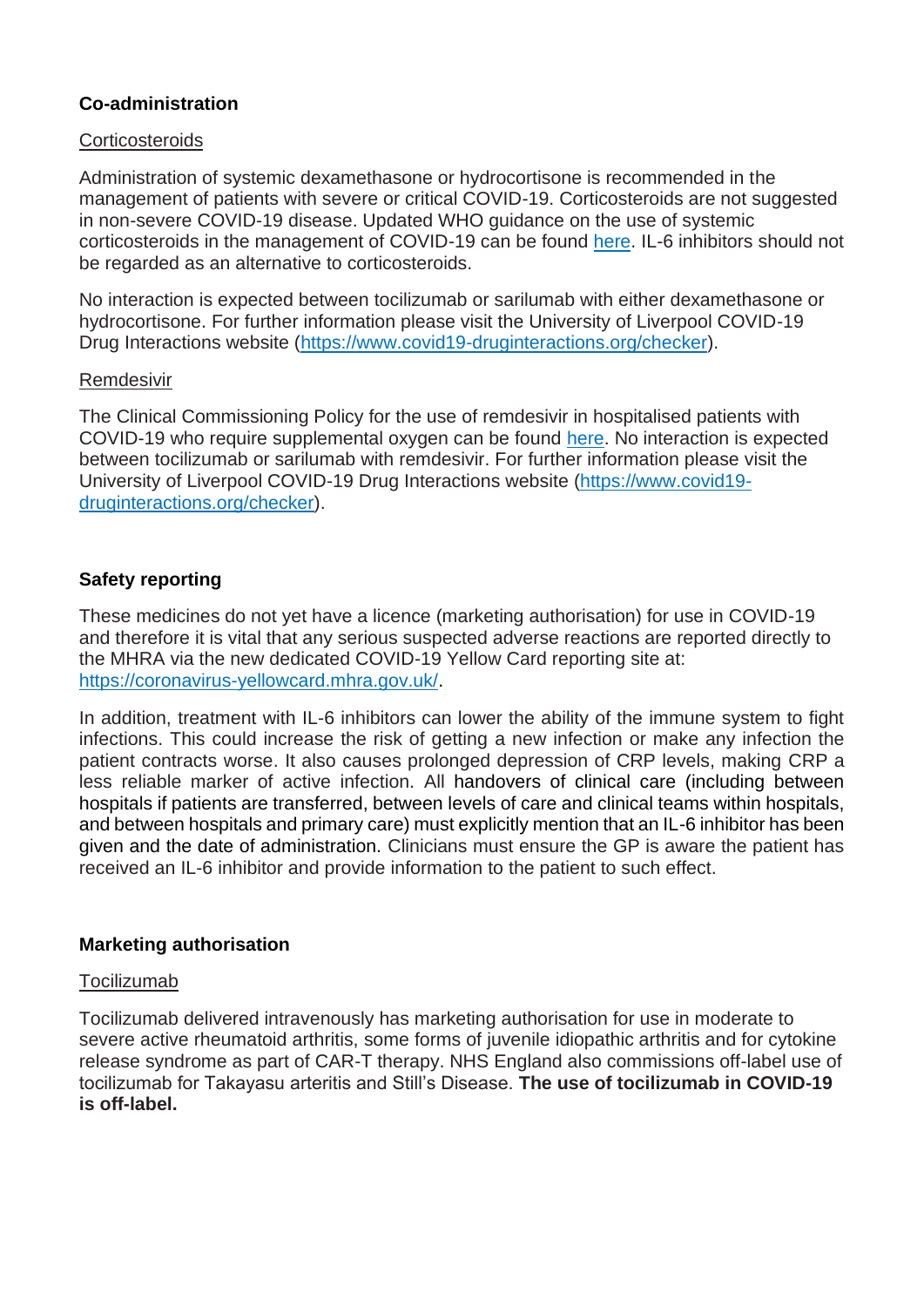# Sarilumab

Sarilumab has marketing authorisation for subcutaneous use in adults with moderate to severe active rheumatoid arthritis. **The use of sarilumab intravenously in COVID-19 is off label.**

# **Governance**

## **Off-label use of medication**

Any provider organisation treating patients with these interventions will be required to assure itself that the internal governance arrangements have been completed before the medicine is prescribed. These arrangements may be through the health board/hospital/trust's drugs and therapeutics committee, or equivalent.

## **Data collection requirement**

Provider organisations in England should register all patients using prior approval software (alternative arrangements in Scotland, Wales and Northern Ireland will be communicated) and ensure monitoring arrangements are in place to demonstrate compliance against the criteria as outlined.

## **Clinical outcome reporting**

Hospitals managing COVID-19 patients are strongly encouraged to submit data through the ISARIC 4C Clinical Characterisation Protocol (CCP) case report forms (CRFs), as coordinated by the COVID-19 Clinical Information Network (CO-CIN) [\(https://isaric4c.net/protocols/\)](https://isaric4c.net/protocols/).

## **Effective from**

This policy will be in effect from the date of publication.

## **Policy review date**

This is an interim rapid clinical policy statement, which means that the full process of policy production has been abridged: public consultation has not been undertaken. This policy may need amendment and updating if, for instance, new trial data emerges, supply of the drug changes, or a new evidence review is required. A NICE Technology Appraisal or Scottish Medicines Consortium (SMC) Health Technology Assessment or All Wales Medicines Strategy Group (AWMSG) appraisal of tocilizumab for COVID-19 would supersede this policy when completed.

# **Equality statement**

Promoting equality and addressing health inequalities are at the heart of the four nations' values. Throughout the development of the policies and processes cited in this document, we have: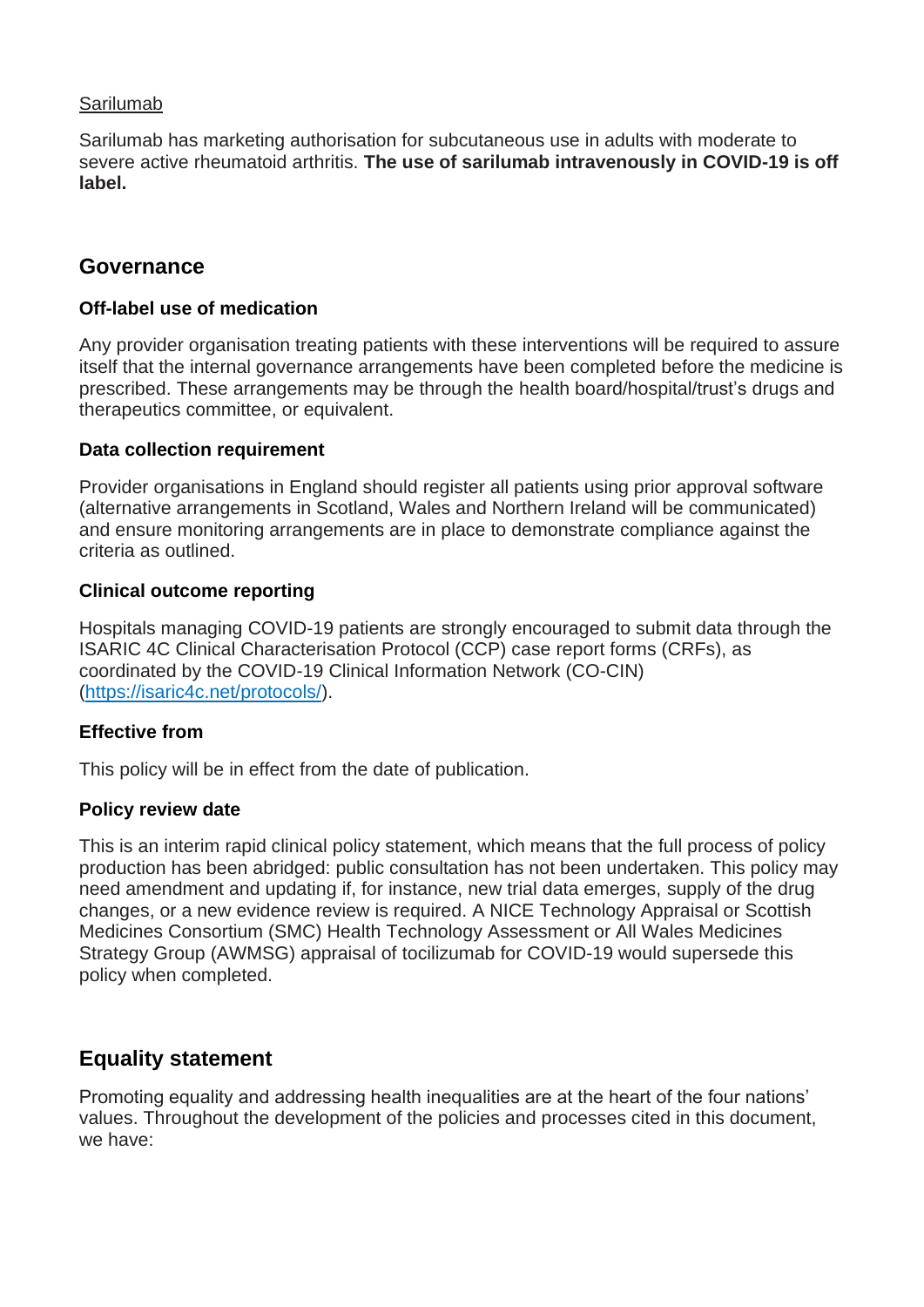- Given due regard to the need to eliminate discrimination, harassment and victimisation, to advance equality of opportunity, and to foster good relations between people who share a relevant protected characteristic (as cited under the Equality Act 2010 or equivalent equality legislation) and those who do not share it; and
- Given regard to the need to reduce inequalities between patients in access to and outcomes from healthcare services and to ensure services are provided in an integrated way where this might reduce health inequalities.

# **Definitions**

| COVID-19                                      | Refers to the disease caused by the severe acute<br>respiratory syndrome coronavirus-2 (SARS-CoV-2) virus                                                          |
|-----------------------------------------------|--------------------------------------------------------------------------------------------------------------------------------------------------------------------|
| <b>High-flow nasal cannula</b>                | An oxygen supply system capable of delivering up to<br>100% humidified and heated oxygen at a flow rate of up<br>to 60L/minute                                     |
| <b>Continuous positive airway</b><br>pressure | A type of positive airway pressure in which air flow is<br>introduced into the airways to maintain a continuous<br>pressure that constantly keeps the airways open |
| <b>Non-invasive ventilation</b>               | The administration of breathing support for those unable<br>to breathe on their own without using an invasive artificial<br>airway                                 |
| Invasive mechanical ventilation               | A life support treatment which helps people breathe using<br>an invasive artificial airway when they are not able to<br>breathe enough on their own                |

# **References**

- 1. Lescure FX, Honda H, Fowler RA, et al. Sarilumab in patients admitted to hospital with severe or critical COVID-19: a randomised, double-blind, placebo-controlled, phase 3 trial. *Lancet Respir Med*. 2021;9(5):522-532. doi:10.1016/S2213-2600(21)00099-0
- 2. RECOVERY Collaborative Group. Tocilizumab in patients admitted to hospital with COVID-19 (RECOVERY): a randomised, controlled, open-label, platform trial. *Lancet*. 2021;397(10285):1637-1645. doi:10.1016/S0140-6736(21)00676-0
- 3. REMAP-CAP Investigators, Derde LPG, et al. Effectiveness of Tocilizumab, Sarilumab, and Anakinra for critically ill patients with COVID-19 The REMAP-CAP COVID-19 Immune Modulation Therapy Domain Randomized Clinical Trial. 2021. Preprint available at: <https://www.medrxiv.org/content/10.1101/2021.06.18.21259133v2>
- 4. REMAP-CAP Investigators, Gordon AC, Mouncey PR, et al. Interleukin-6 Receptor Antagonists in Critically Ill Patients with Covid-19. *N Engl J Med*. 2021;384(16):1491- 1502. doi:10.1056/NEJMoa2100433
- 5. WHO Rapid Evidence Appraisal for COVID-19 Therapies (REACT) Working Group, Shankar-Hari M, Vale CL, et al. Association Between Administration of IL-6 Antagonists